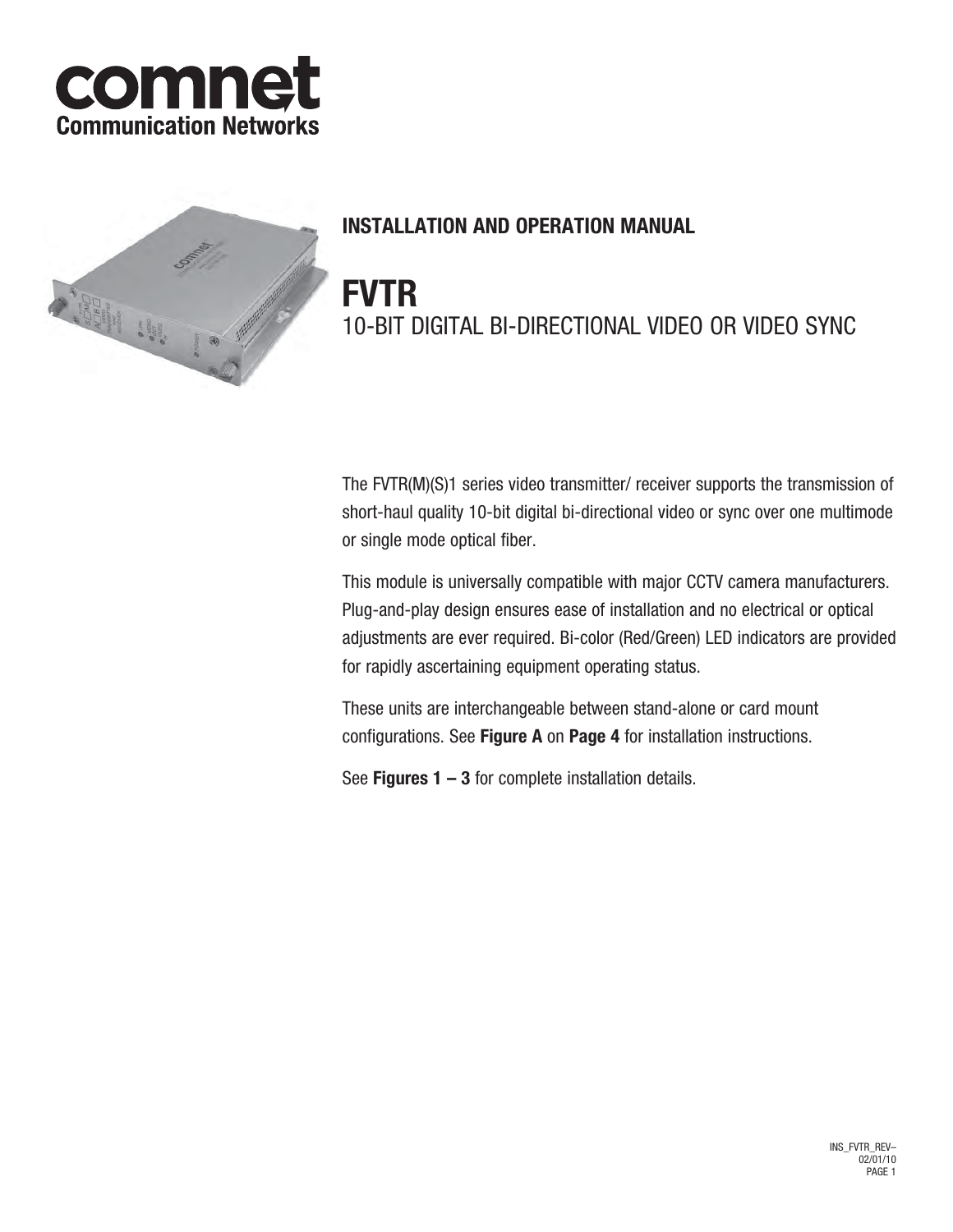### **FIGURE 1 – FVTR TRANSCEIVER**



### **FIGURE 2 – FVTRD TRANSCEIVER**

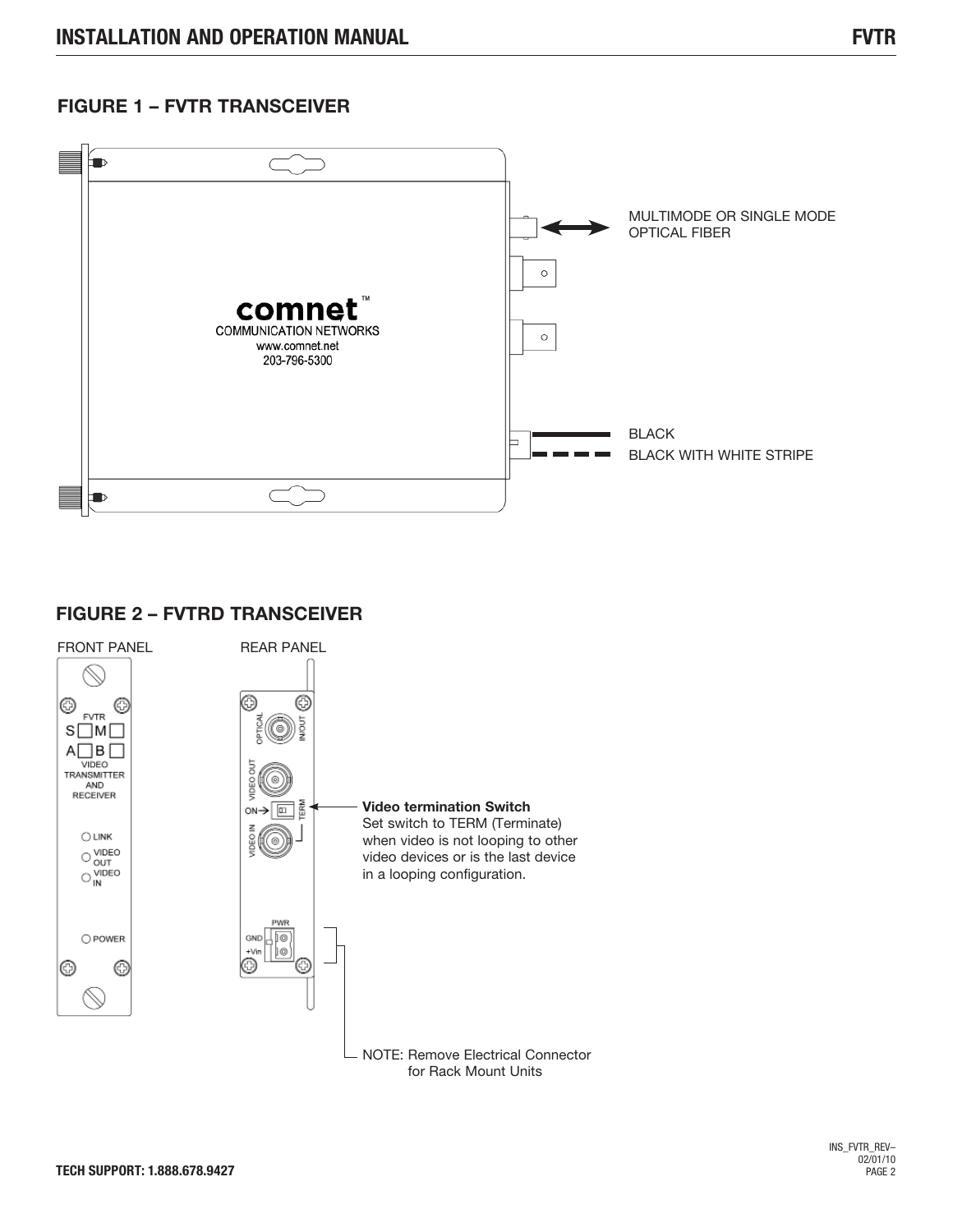# **FIGURE 3 – LED INDICATORS**

|              | <b>LINK</b>                                                         | <b>VIDEO IN</b>                                               | <b>VIDEO OUT</b>                                              | <b>POWER</b>    |
|--------------|---------------------------------------------------------------------|---------------------------------------------------------------|---------------------------------------------------------------|-----------------|
| <b>GREEN</b> | Communication<br>link has been<br>established over<br>optical fiber | An active video<br>signal is present on<br>the BNC connector. | An active video<br>signal is present on<br>the BNC connector. | Unit powered up |
| <b>RED</b>   | Communication<br>link has not been<br>established.                  | No video input<br>signal                                      | No video output<br>signal                                     |                 |
| 0FF          | Unit powered down                                                   |                                                               |                                                               |                 |